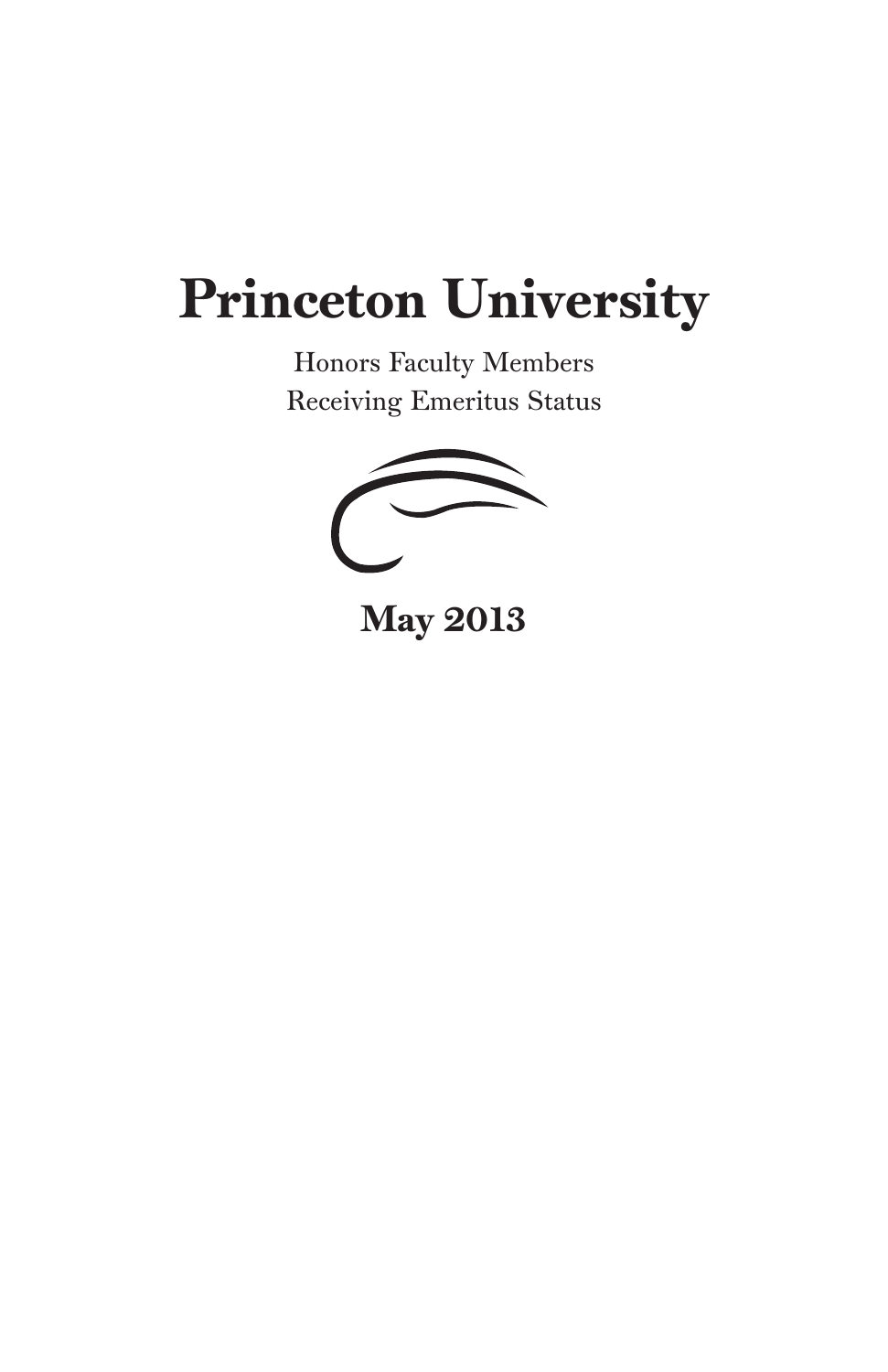The biographical sketches were written by colleagues in the departments of those honored, except where noted.

Copyright © 2013 by The Trustees of Princeton University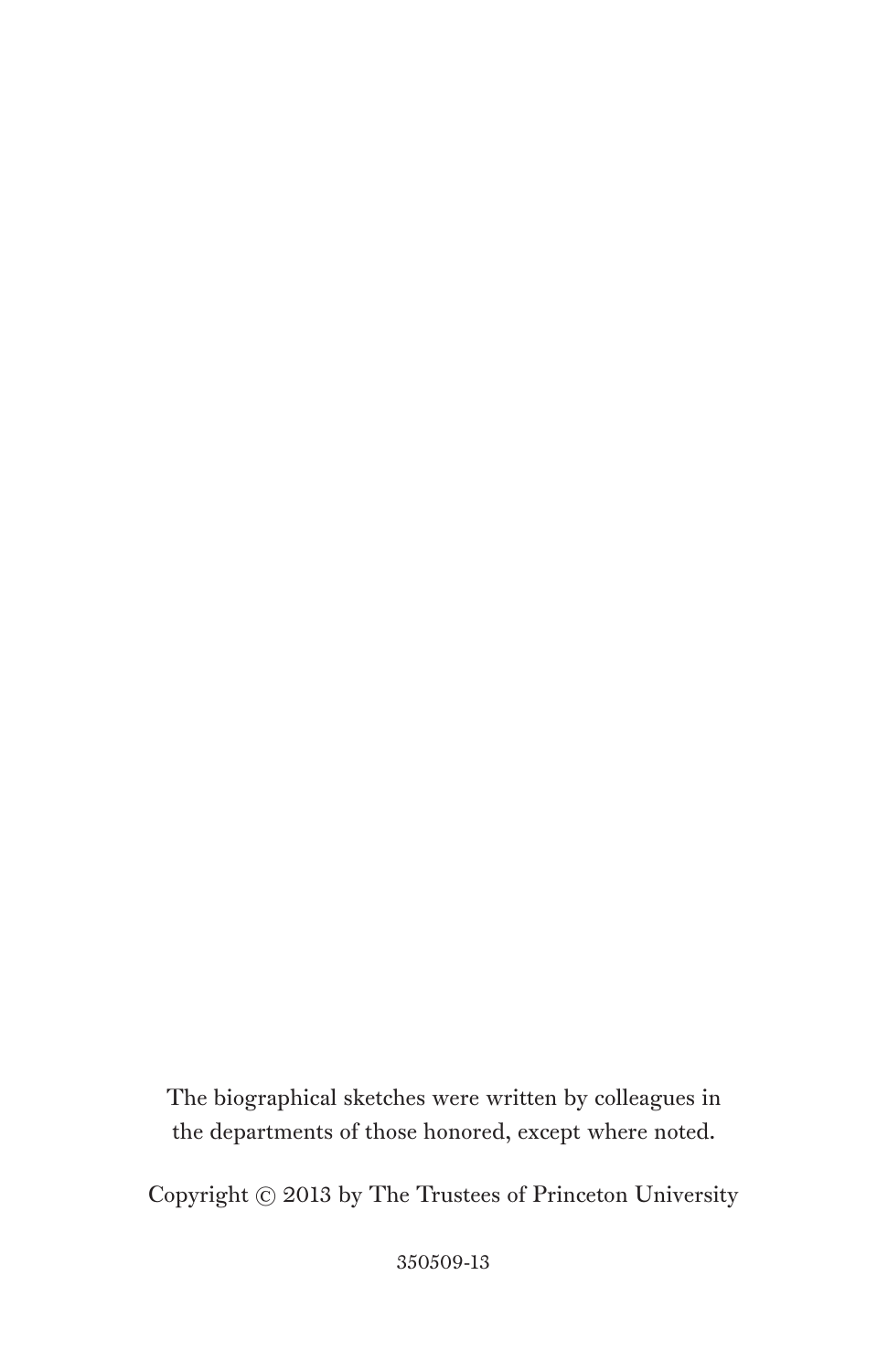## **Contents**



*Faculty Members Receiving Emeritus Status*

| <b>Leonard Harvey Babby</b> | 1  |
|-----------------------------|----|
| Mark Robert Cohen           | 4  |
| Martin C. Collcutt          | 6  |
| John Horton Conway          | 10 |
| <b>Edward Charles Cox</b>   | 14 |
| Frederick Lewis Dryer       | 16 |
| Thomas Jeffrey Espenshade   | 19 |
| Jacques Robert Fresco       | 22 |
| <b>Charles Gordon Gross</b> | 24 |
| András Peter Hámori         | 28 |
| Marie-Hélène Huet           | 30 |
| Morton Daniel Kostin        | 32 |
| Heath W. Lowry              | 34 |
| <b>Richard Bryant Miles</b> | 36 |
| Chiara Rosanna Nappi        | 39 |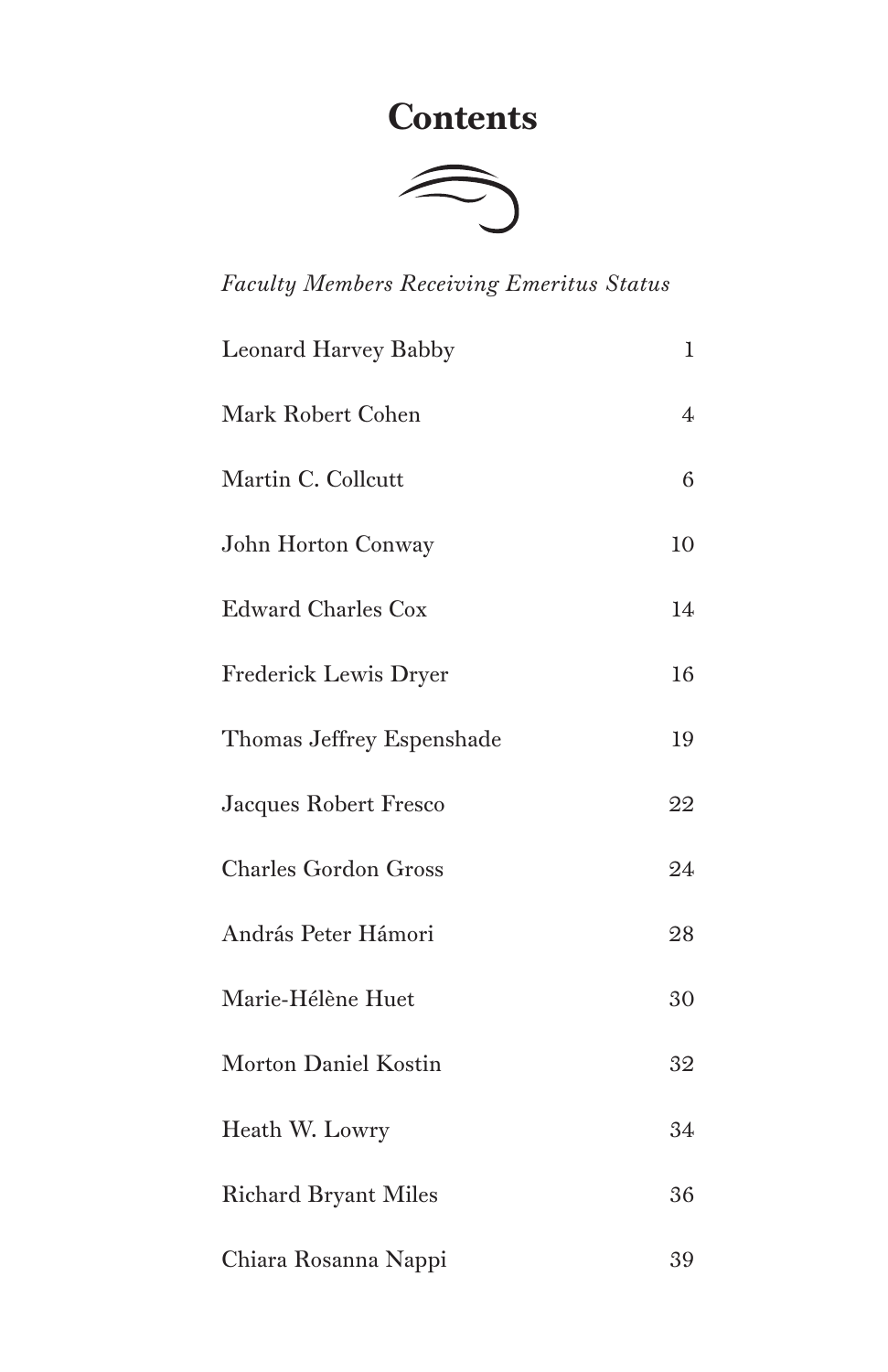| Susan Naquin                | 42 |
|-----------------------------|----|
| <b>Edward Nelson</b>        | 44 |
| John Abel Pinto             | 47 |
| Albert Jordy Raboteau       | 49 |
| François P. Rigolot         | 54 |
| Daniel T. Rodgers           | 57 |
| Gilbert Friedell Rozman     | 61 |
| Peter Schäfer               | 64 |
| José A. Scheinkman          | 68 |
| Anne-Marie Slaughter        | 71 |
| <b>Robert Harry Socolow</b> | 74 |
| Zoltán G. Soos              | 78 |
| Eric Hector Vanmarcke       | 81 |
| Maurizio Viroli             | 83 |
| Frank Niels von Hippel      | 85 |
| Andrew John Wiles           | 87 |
| Michael George Wood         | 89 |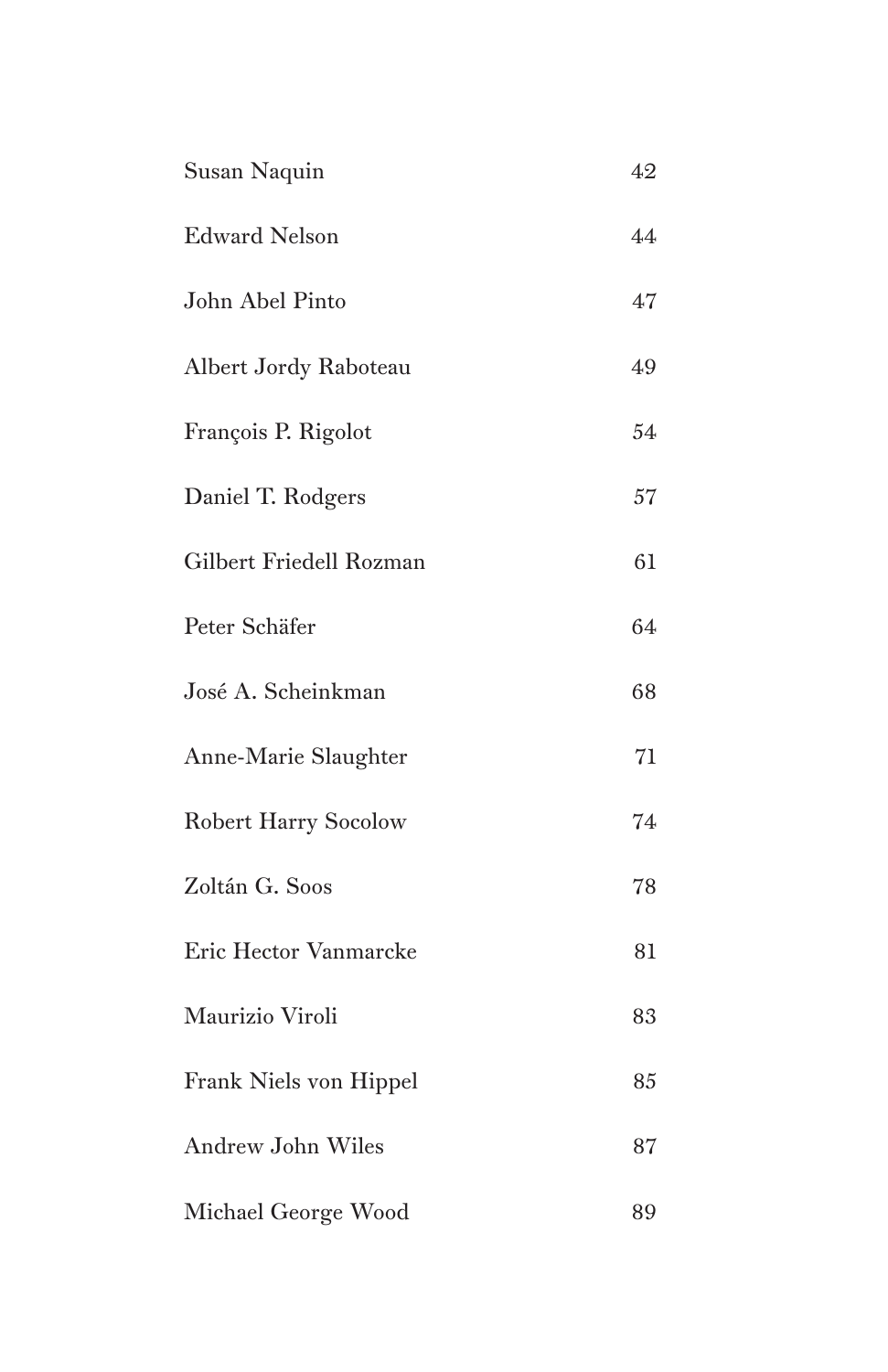## Erik Hector Vanmarcke



Erik Vanmarcke received his doctorate in civil engineering from the Massachusetts Institute of Technology in 1970 and, upon graduation, he joined the MIT faculty. He remained at MIT until 1985, when he joined the Princeton faculty at the rank of professor in the Department of Civil Engineering and Operations Research. At Princeton, Erik has explored a broad and diverse field of research interests, including random fields and random media, risk assessment and management, seismic risk and earthquake ground motions, hurricanes and coastal hazards, dam safety, structural reliability, random vibrations, energy density fluctuations in the early universe, and the formation of the cosmic structure.

Throughout his career and intellectual explorations, Erik has had a rich and rewarding academic life. He has held visiting appointments at Harvard University, the Delft University of Technology (Holland), and the University of Leuven in his native Belgium. He has also held the Shimizu Corporation Visiting Professorship at Stanford University and the Kwang-hua Visiting Professorship at Tongji University in Shanghai. He was the founding editor of the international journal *Structural Safety*  and he has been awarded the Raymond C. Reese and Walter Huber research prizes of the American Society of Civil Engineers (ASCE), as well as the Distinguished Probabilistic Methods Educator Award of the Society of Automotive Engineers. He received a Senior Visiting Scientist Award from the Japanese Society for the Promotion of Science and was elected member of the Royal Academies for Science and the Arts of Belgium. He chaired the Executive Committee of ASCE's Council on Disaster Risk Management and committees on engineering risk assessment of the Geo-Institute of ASCE and the Earthquake Engineering Research Institute.

One of Erik's most important contributions to the fields of science and engineering was the 1983 publication of *Random Fields: Analysis and Synthesis*, an introduction to random field theory across disciplines.

 $\approx 81 \approx$